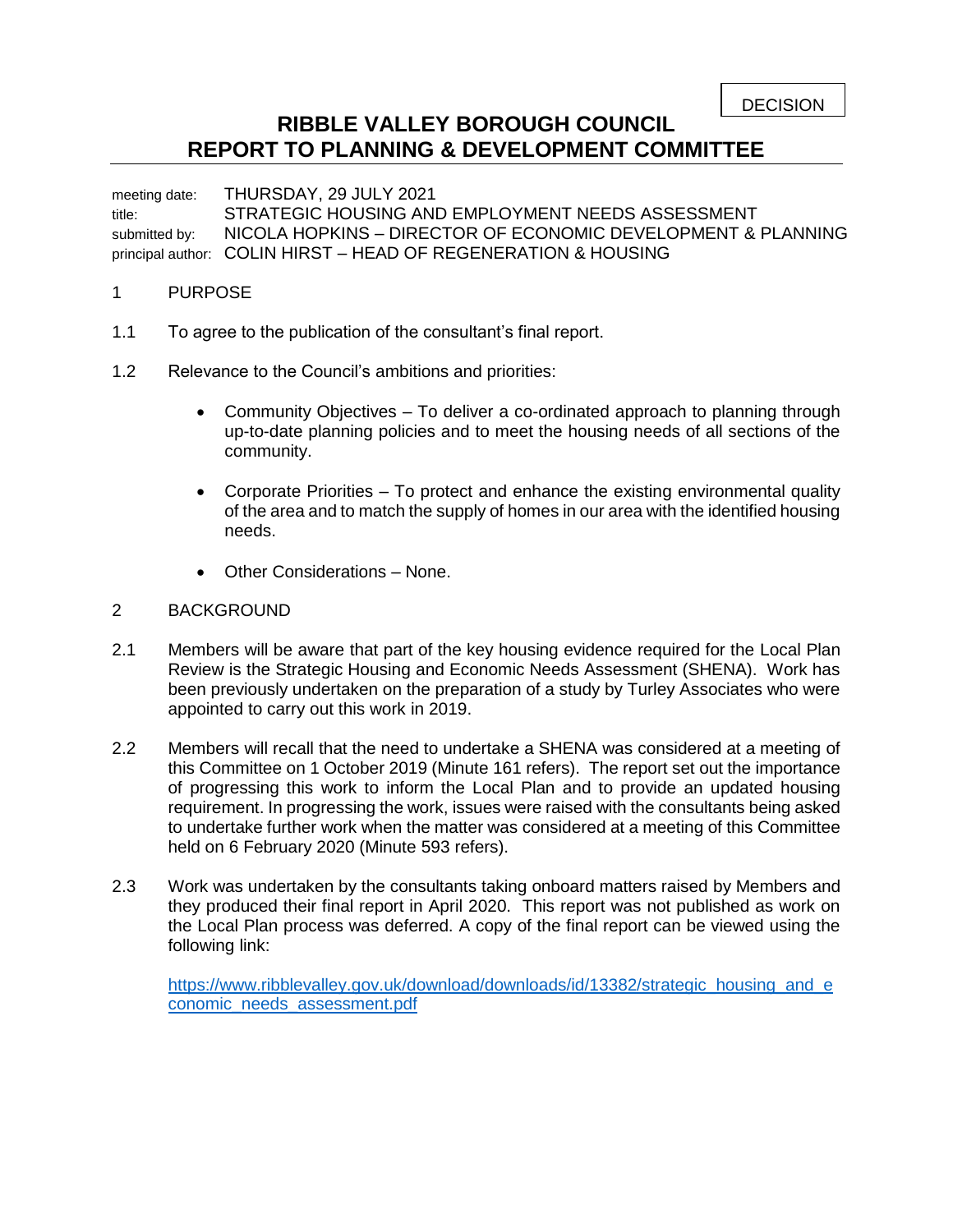2.4 The proposal in brief therefore is that the report is published for reference but that its findings in relation to housing requirement remains subject to further scenario development as part of the plan-making process.

## 3 ISSUES

- 3.1 The SHENA provides a range of housing data that helps inform the Local Plan position. At the time that the previous work was being considered a key element was to seek to establish an updated housing requirement to inform both plan preparation and decisionmaking. Members determined that the most appropriate approach was to undertake the establishment of the housing requirement through the Local Plan process. In the meantime, the Council would rely on the Government's standard methodology to determine operational housing requirements in line with Government guidance.
- 3.2 The Local Plan process will develop a new updated requirement which will be a key component of the forthcoming work in relation to the issues and options (Regulation 18 stage) that is programmed for consultation in January 2022. Members will be asked to consider further reports on scenario development as part of that process to arrive at options for housing requirements. The matter will be considered in more detail by the Local Plan Working Group. In line with government guidance, it is considered appropriate to publish the consultants' final study at this stage on the basis it will be feeding into the development of the issues and options and that it does contain other evidence that the Council will be able to utilise.
- 3.3 Publishing the report is in line with guidance to make available any evidence which the Council will be relying on as soon as practicable. This does not mean that the Council has adopted the findings of the study.
- 4 RISK ASSESSMENT
- 4.1 The approval of this report may have the following implications:
	- Resources There are no resource implications in relation to the matters considered in this report. The study has been commissioned and completed.
	- Technical, Environmental and Legal Government guidance promotes that evidence that Local Planning Authorities will use to inform their plan-making process is published as appropriate to enable parties to be aware of the information the Council is using. Publication of this report would demonstrate transparency.
	- Political Housing matters have a high public profile.
	- Reputation The actions set out in this report demonstrate that the Council is wellmanaged and is proactive in taking steps to ensure it can plan appropriately for housing in the borough in line with national policy.
	- Equality & Diversity No issues.